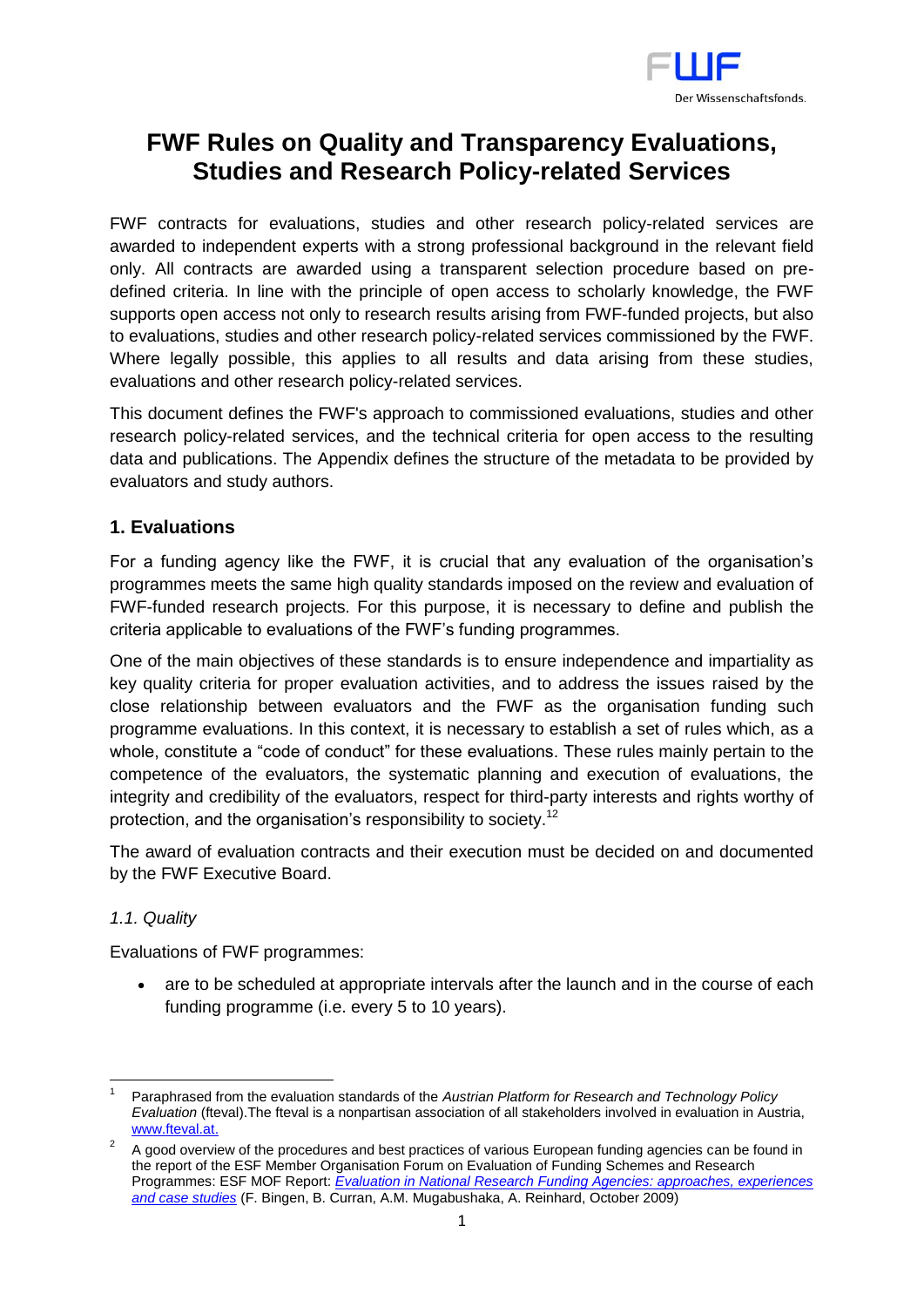

- are generally only assigned to independent, professional evaluators (or institutions) with relevant experience and expertise. Depending on the specific context of the programme, evaluators (institutions) from outside Austria are given preference wherever possible.
- With regard to design and execution, these evaluations must generally fulfill the quality standards stipulated by the *Austrian Platform for Research and Technology Policy Evaluation*; these standards must also be taken into account in the terms of reference (TORs).
- FWF programme evaluations must be advertised in a public invitation to tender.

### *1.2. Transparency and supervision*

For future evaluations of its programmes, the FWF will employ a neutral system of supervision which ensures adherence to international quality standards.

For the sake of maximum transparency and impartiality, these supervision mechanisms will in any case be handled by at least one international, independent expert, if necessary with the involvement of international sister organisations or other relevant institutions (e.g. Science Europe).

These experts will review and comment on the following:

- the content/wording of the TORs
- the content/wording of the invitation to tender
- the draft of the final report

These experts will also participate and cooperate in the following activities:

- project presentations by bidders (as necessary)
- the selection of a bidder for the contract award
- presentations of interim findings (as necessary)
- the acceptance of the final report
- presentations of the findings (as necessary)
- public presentations of the final report (as necessary).

For each evaluation, the FWF has to prepare its own written comments, which like the evaluation report must be published. The supervising expert's final comments on the performance of the evaluation must also be included in these comments.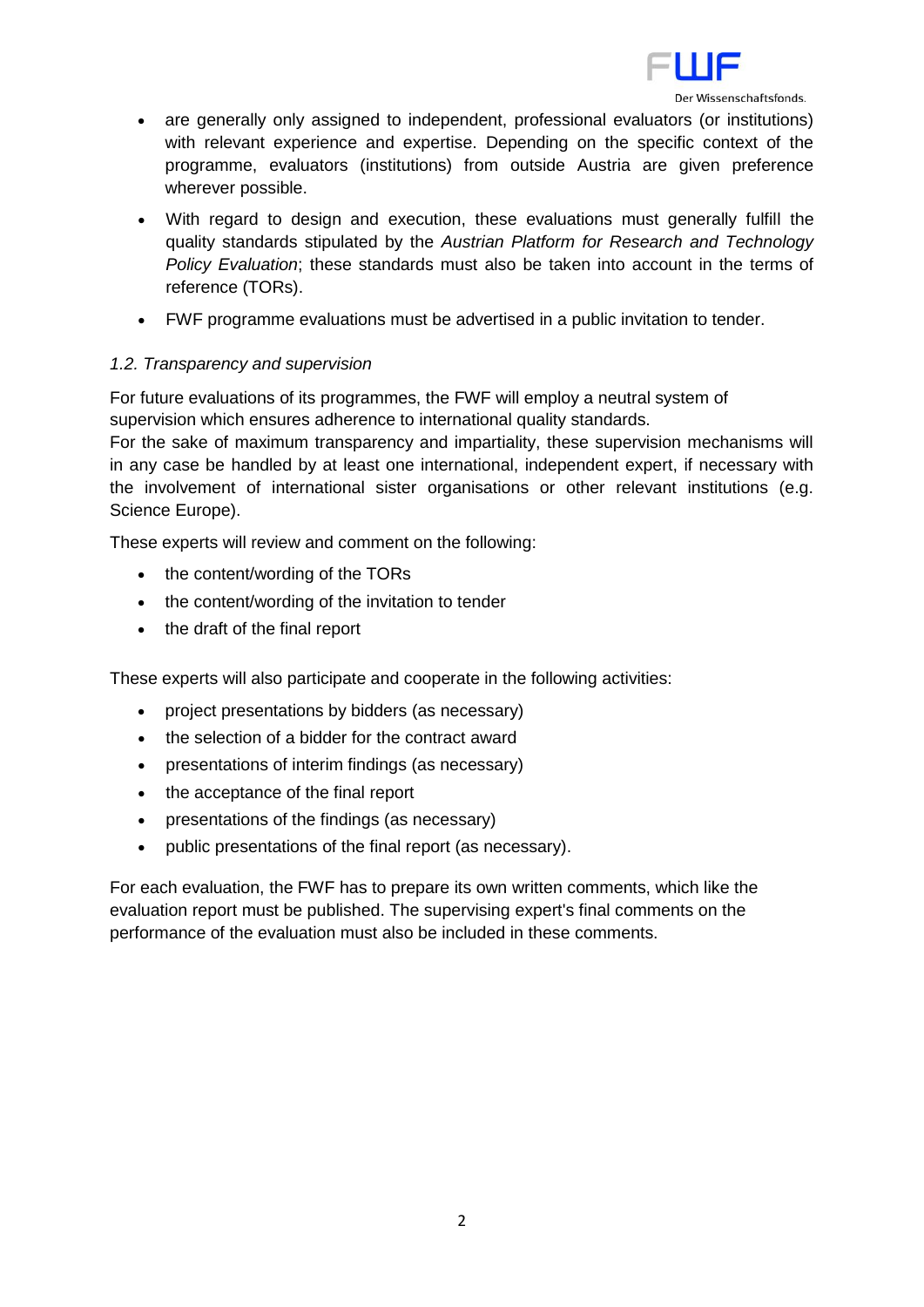

## **2. Studies and research policy-related services**

The award and execution of studies and other research policy-related services must be decided and documented by the FWF Executive Board. Where the budget is €10,000 or higher, the contract must be awarded through a public invitation to tender based on transparent criteria.

One special case is the award of contracts in cooperation with other organisations. In such situations, a joint procedure for the contract award is to be defined on a case-by-case basis. In any case, however, an FWF Executive Board decision and the relevant documentation are required.

The results of research policy-related services (e.g. consultations and similar services) must be documented for the Executive Board, and at least a brief summary must be published on the FWF website in any case.

#### *2.1. Quality and supervision*

FWF contracts for studies and other research policy-related services are awarded only to independent experts with a strong professional background in the relevant field. Depending on the topic in question, experts residing outside of Austria are to be given preference wherever possible. These studies may be carried out with the involvement of third parties (national partners, international sister organisations or other relevant institutions) if necessary.

## **3. Publication policy of reports**

The findings of FWF-commissioned evaluations, studies or other research policy-related services are generally published in accordance with the [FWF's Open Access Policy,](https://www.fwf.ac.at/en/research-funding/open-access-policy/) *[Berlin](http://openaccess.mpg.de/286432/Berlin-Declaration)  Declaration on [Open Access to Knowledge in the Sciences and Humanities](http://openaccess.mpg.de/286432/Berlin-Declaration)* and the [Open](http://ec.europa.eu/digital-agenda/en/open-government)  [Government approach](http://ec.europa.eu/digital-agenda/en/open-government) by the European Commission.

### *3.1. Technical criteria under the FWF's Open Access Policy*

The following technical criteria for open access to evaluations, studies and data must be observed:

- a) A suitable repository which is registered in the [Directory of Open Access Repositories](http://www.opendoar.org/) is to be selected for the storage of publications and data arising from FWFcommissioned evaluations and studies.
- b) Publications and data must be assigned a [Digital Object Identifier](http://www.doi.org/) (DOI).
- c) Publications and data are to be published under the [Creative Commons](https://creativecommons.org/licenses/by/4.0/) [Attribution](https://creativecommons.org/licenses/by/4.0/) [CC BY](https://creativecommons.org/licenses/by/4.0/) or a similar open licence.
- d) Publications are to be made available in PDF and in HTML or XML format (XML: [http://www.biomedcentral.com/about/datamining\)](http://www.biomedcentral.com/about/datamining). Data are to be made available in a data-specific format.
- e) All relevant output (metadata, text of publication, underlying data, citations, licence information) must be made available in machine-readable form via *open standards.*<sup>3</sup>

 $\overline{a}$ 3 In this context the standards of the Open Archives Initiative Protocol for Metadata Harvesting [\(OAI-PMH\)](http://doaj.org/features) are to be applied.